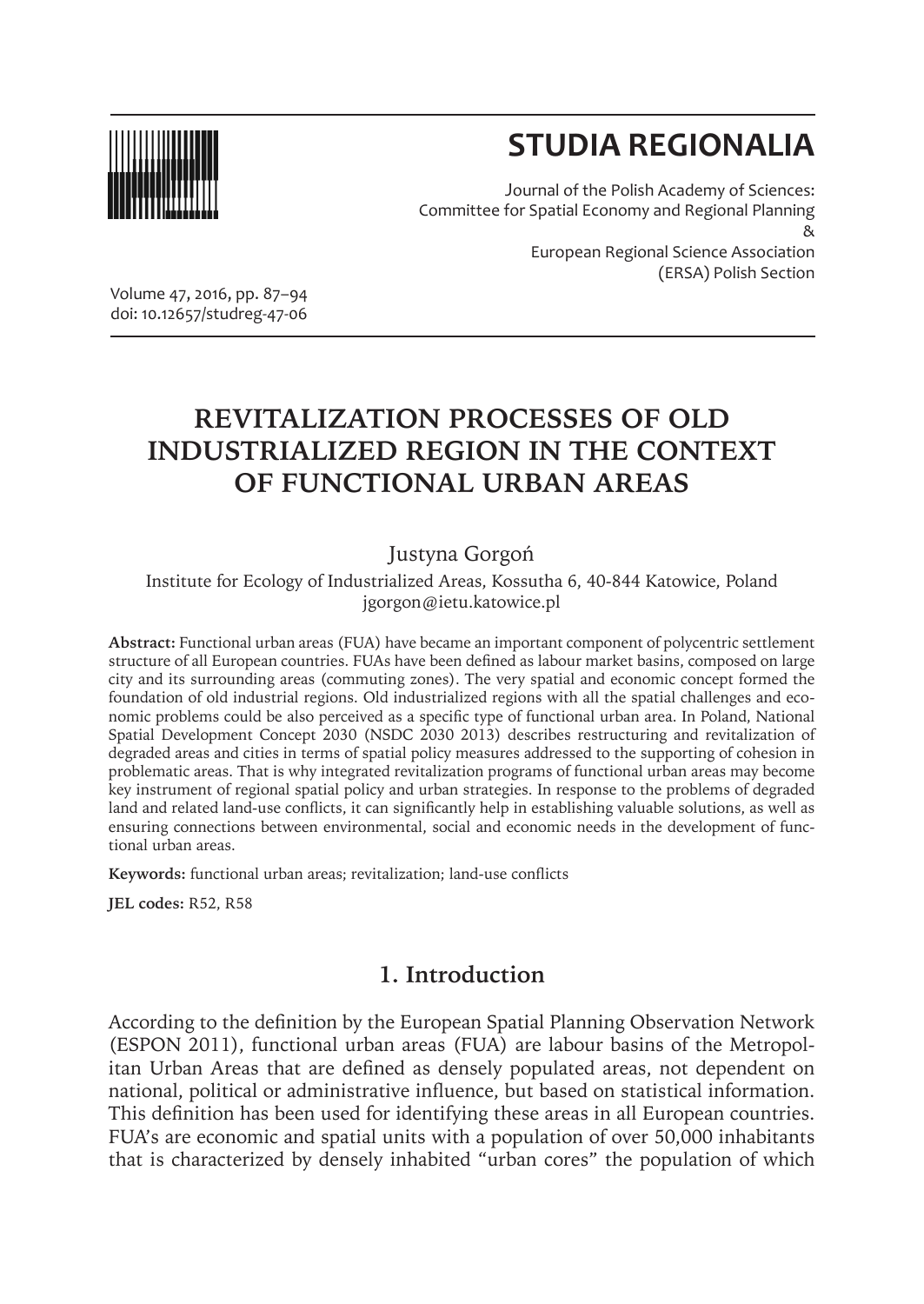exceeds 15,000 inhabitants (ESPON 2011) and "hinterlands" whose labour markets are highly integrated with the cores.

FUA in Poland is a new category in spatial planning, resulting basically from the territorial aspect of regional policy presented in strategic documents including National Spatial Development Concept 2030 (NSDC 2030 2013) and National Strategy of Regional Development 2010–2020. Regions, cities, rural areas (NSRD 2010).

As introduced to these documents, functional urban areas can be divided into four sub-types:

- voivodeship (including metropolitan areas),
- regional,
- sub-regional,
- local centres.

This typology refers to the functions of urban centres in the settlement system of the country. Functional urban area is a spatially continuous settlement system consisting of units separated from administrative terms. It covers a compact urban area with a functionally linked urbanized zone. Poland has well balanced urban structure with several large FUAs (the biggest are Warsaw agglomeration and Upper Silesian conurbation) and many medium-sized cities. Based on National Spatial Development Concept 2030, "functional areas have been designated with delimitation on different levels of management (national, regional, functional). They can be divided into four basic types:

- defined in relation to the entire settlement system, delimited on the basis of the degree of urbanization, covering urban areas : core cities and their functional zones and functional rural areas,
- delimited on the basis of the type of development potential which is related to the presence of a particular spatial management phenomenon and conditions for development policy on the macro-regional scale,
- delimited on the basis of the possibility of spatial conflicts related to the way in which their environmental and cultural potential is utilized,
- requiring transformation and development of new functions with the use of regional policy instruments. Those are the areas where socio-economic problems accumulates and barrier of achieving spatial cohesion of the country arise." (NSDC 2030 2013).

FUAs can also be defined as a "travel-to-work area. Functional urban areas are therefore seen as the agglomeration of work places attracting the workforce from surrounding areas" (Antikainen 2005). A functional definition, based on the daily home/work commuting trips between core area and surrounding municipalities. It is visible, especially in old industrialized regions, where coal mines, foundries or steel works create local centres surrounded by housing development and its infrastructures.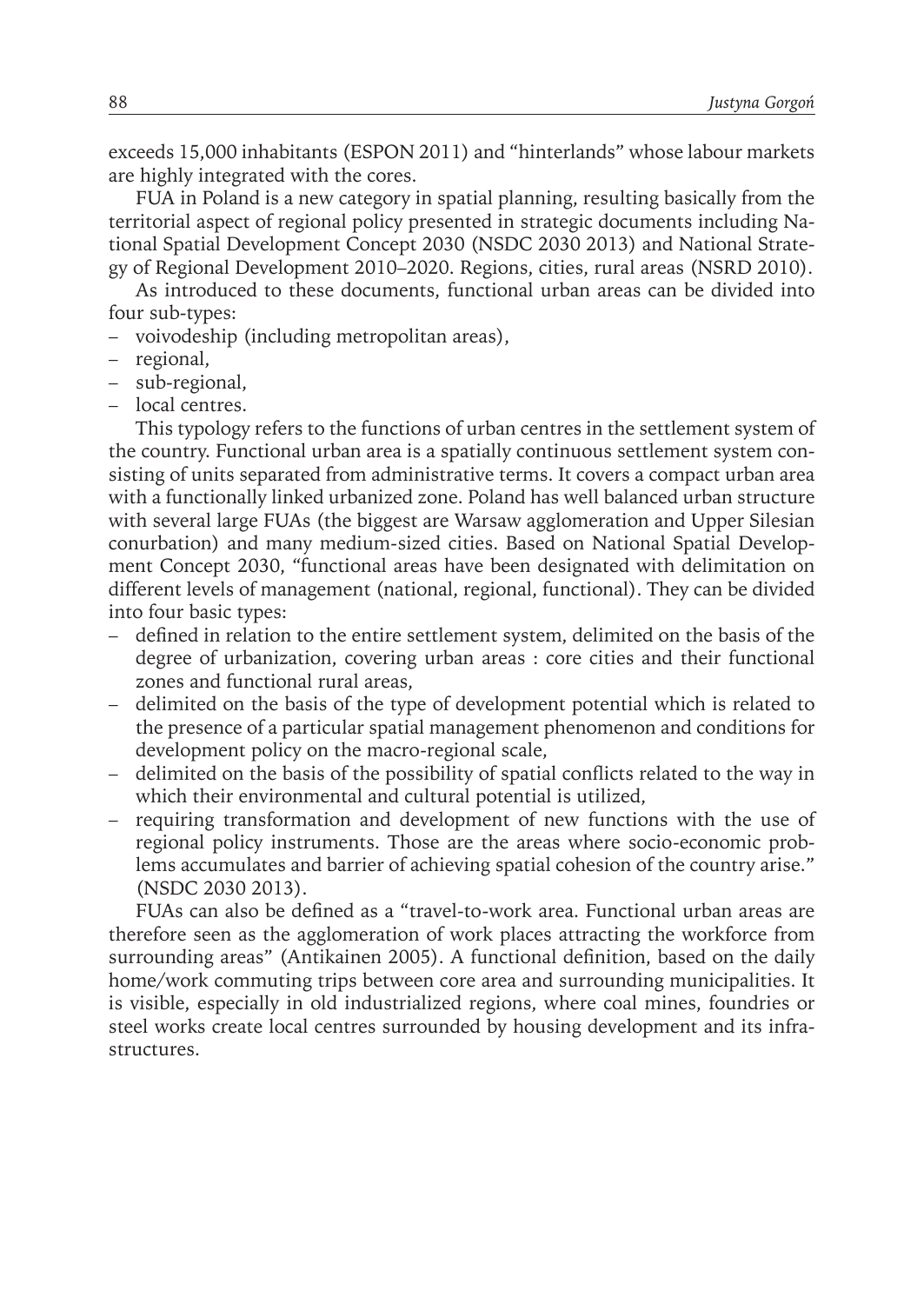## **2. Could we perceive old industrialized region as an example of specific archetype of FUA?**

Old industrialized regions have been at the core of theoretical and analytical literature in the 1980s and 1990s. Since then, the term "old industrialized regions" (OIR) largely disappeared from the scientific literature. This is partly a result of the dominant themes and concepts of knowledge economy, learning regions, and the "new regionalism" (Tödtling & Trippl 2013). The largest of old industrialized regions can be found in the UK, France, Germany, Belgium and Poland. In the 1970s and 1980s in European countries, the decline of old industrialized regions could be observed. Many current problems of these regions are rooted in the past. Reconversion and restructuring processes in old industrialized regions are related to severe environmental problems, derelict areas and infrastructure, as well as to social problems like unemployment. In many countries restructuring and revitalization of degraded and post-industrial areas and cities are underlined in description of spatial policy measures addressed to the supporting cohesion in problematic areas.

There are several old industrialized regions in Europe that have gone through a similar history and nowadays are facing the same challenges. In these regions, an intensive development of industry in 19th and 20th century created new urban structures – built up areas based on mixture of production, services and residential functions. They formed integral, usually compact functional areas that could be defined as a specific archetype of FUA (regional or sub-regional).

Upper Silesian conurbation could be perceived as an example of this kind of functional urban area. It is the largest urban and industrial structure in Poland. Its urban system is the result of industrialization processes. Mining and metallurgy industries were among the key factors that intensified development of this region. Large scale hard coal extraction industry developed in the second half of 18th century. Since 19th century development of heavy industry in Upper Silesia has progressed in such a scale that it could not be reported in any other part of the country. The development of industry and job opportunities attracted new in-coming workers. The coal mines or steel mills became surrounded by densely built up structures: residential houses, public utilities and municipal facilities. Now, the sectors of heavy industry are in decline stage in this region, however industrial heritage still plays important role in this area. Historically Upper Silesian conurbation consists of 14 cities, characterized by industrial background. The total surface of this area is approx. 1,300 sq. km with a population of 2.0 mln citizens. However, the latest regional strategic document – The Silesian Voivodeship Spatial Development Plan 2020+ (The Silesian… 2016) enumerates 23 towns of this conurbation, whereas the industrial core is defined by 14 cities situated in the central part of this area.

Due to vast number of post-industrial premises and sites (brownfields), post-industrial legacy is an urgent and meaningful issue of this area. All cities with an old industrial heritage face similar development problems as many other cities. Those are in particular: the need for renewal and rehabilitation of the old housing stock,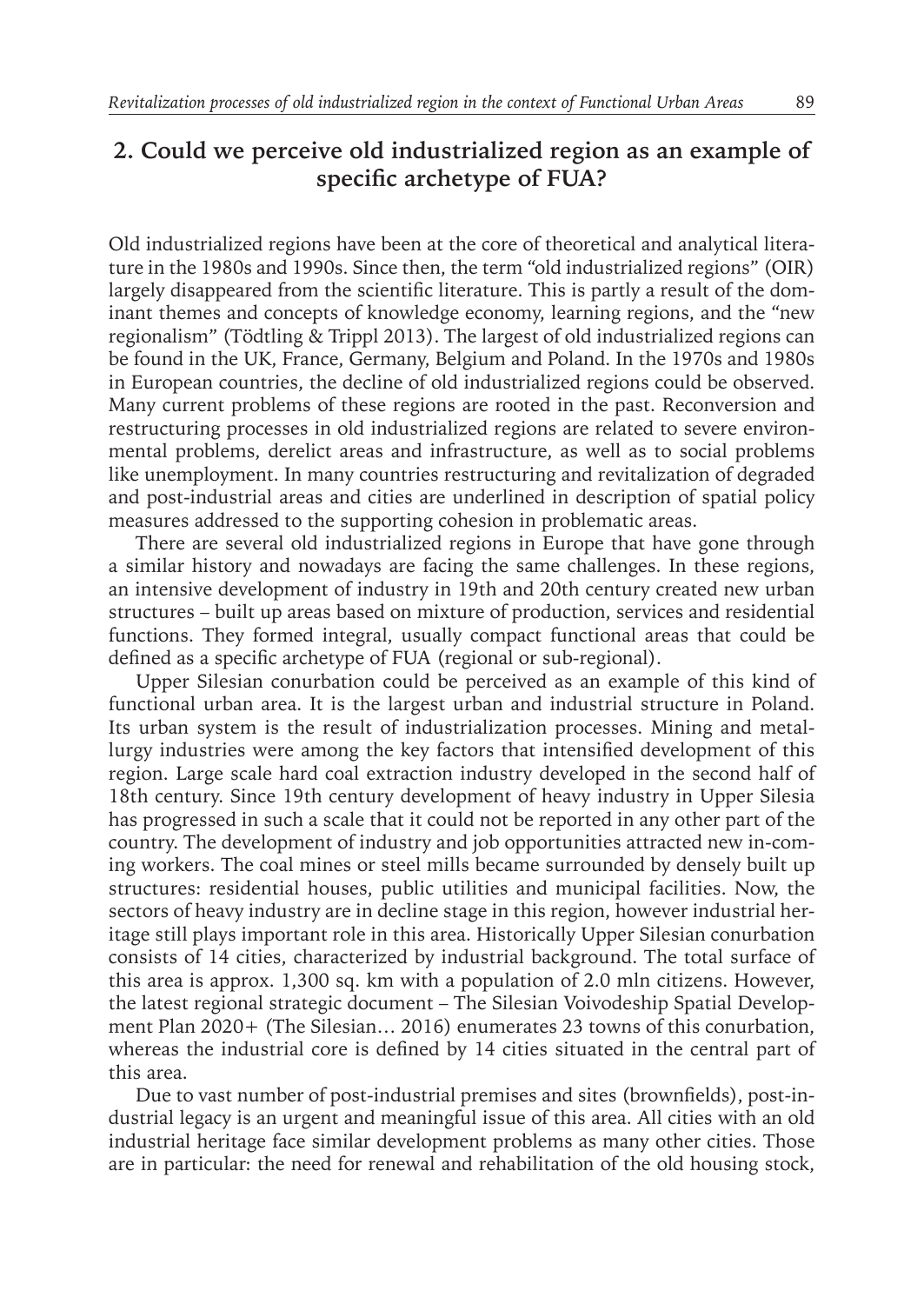the challenges related to the changes in economic activities and creation of new jobs. Nevertheless, these industrialized cities need specific strategies focused on revitalization's process. The degraded urban areas need revitalization because many of them are technically damaged. That is especially true for the historical inner-city districts or worker's dwelling units, as well as former industrial sites (Gorgoń 2016). From the perspective of spatial planning terminology, Upper Silesian conurbation could be defined as "a compact spatial system consisting of functionally linked territories, characterized by shared conditions and anticipated uniform development objectives" and belongs to group of "cities and other areas losing their current socio-economic functions" (NSDC 2030 2013). Socially, economically and environmentally degraded areas of this conurbation are identified in Voivodeship Spatial Development Plan and in Voivodeship Development Strategy, which allows to define this old industrialized region as specific functional urban area characterized by the functionally integrated spaces which are bound by strong internal bonds of economic, social relationships.

### **3. Post-industrial functional urban areas within the Upper Silesia conurbation**

The Upper Silesian conurbation is the historical heart of this industrialized region, and creates its Metropolitan Urban Area (MUA). The central part of this area has been strongly connected with the beginning of heavy industry monoculture. Nowadays we can observe numerous results and impacts of industrial past on the environment, urban structure and economic condition of its population. Many mine landfills-heaps which can pose hazards, emerged in the result of hard coal production. Lots of abandoned post-industrial premises and derelict sites are situated here and creates new context of agglomeration space.

Brownfields often play great social and economic role, because of its strategic location and economic value. That is why revitalization became an important issue facing local and regional authorities In fact, it should be seen the key factor of MUA development. For this reason it has been crucial to distinguish the scale of these problems and specify objectives related to the each single city and its vicinity. It has been clear that some of MUA's cities share the same problems, furthermore there are no visible borders among brownfields situated within their space. This aspect creates a good co-operation platform for neighbouring communities and helps to shape a particular functional urban areas within broader regional urban structure.

There are some relevant and interesting examples of such a co-operation. One of them is the three cities of Chorzów, Ruda Śląska, Świętochłowice that established such a platform. The main goal of this agreement has been to enable the delimitation of specific FUAs based on the identification of related problems. Despite the fact that this area does not correspond to strict classification proposed by NSDC 2030, this idea has been supported and co-financed by the Ministry of the Regional Development (Fig. 1).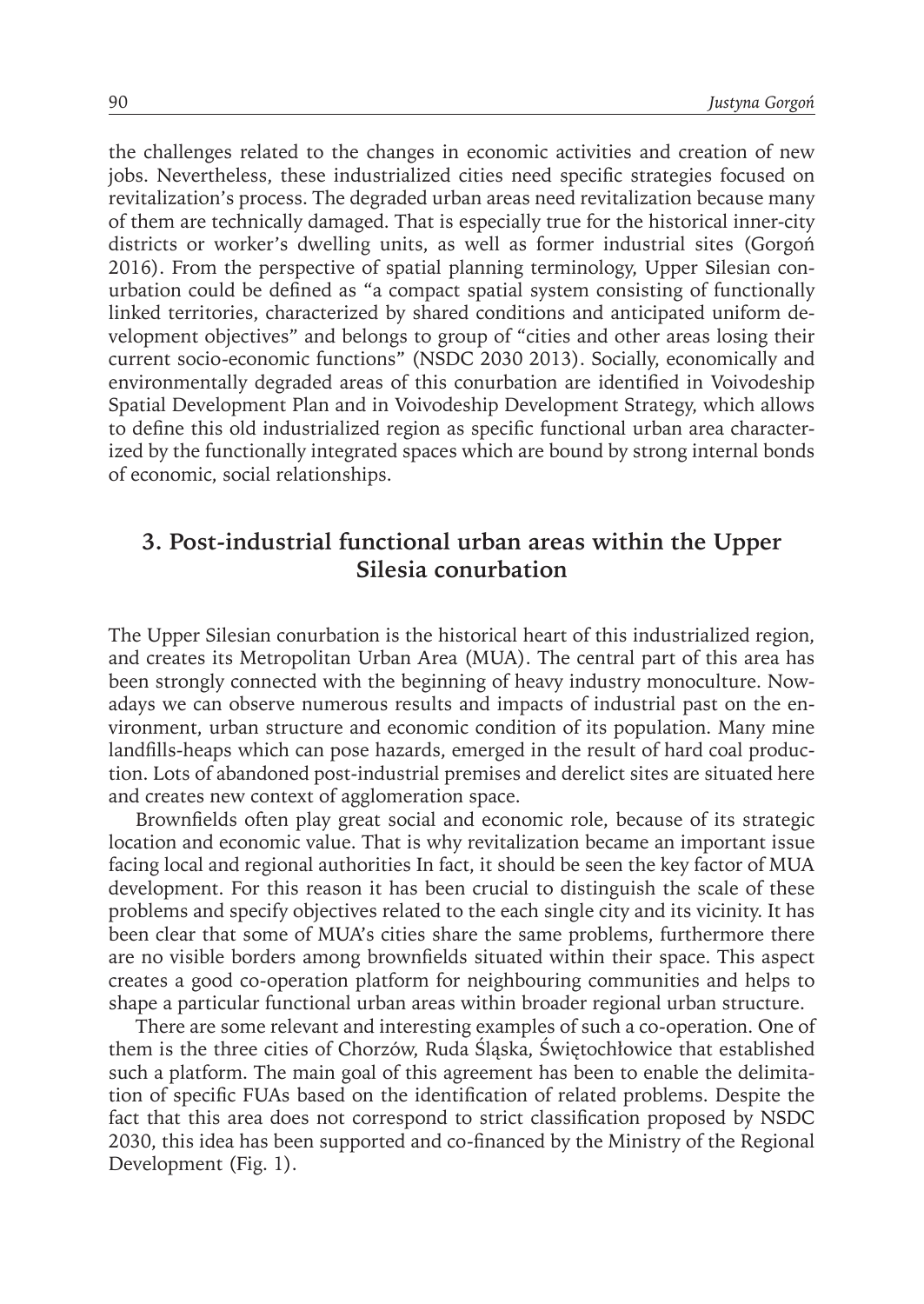

Fig. 1. Delimitation of FUA

Source: Integrated Revitalization Program for FUA of Chorzów, Ruda Śl. and Świętochłowice, IETU, 2015.

In response to the problems of degraded land and related land-use conflicts, local authorities of these cities decided to elaborate integrated revitalization program that applies to their FUAs. The total area of these three cities is 124.19 sq. km and the population equals 300,000 inhabitants, but total area of degraded and post-industrial land is 20.04 sq. km, which represents 16.14% of this functional urban area surface. The corresponding data for respective cities are: Chorzów – 11.09% (degraded or post-industrial areas) of city's surface, Ruda Śląska – 18.62%, Świętochłowice – 14.31%. The area of these cities has been divided by two main national (A4 motorway) and regional (DTŚ – central highway) transport corridors. It created three inner zones characterized by different spatial distribution of degraded sites.

#### **4. Methodological approach**

The data analyses has been the principal approach, that allowed the basis for elaboration of integrated revitalization program of the functional urban area. Scope of analyses has been related to local and regional planning documents and strategies. The other important part of the analyses refers to the specific needs, weaknesses and existing tools that could be used in revitalization activities and to delimited existing post-industrial sites as well as an urban degraded areas with social problems. Identification of the main groups of important urban areas and related conflicts has been outlined (Fig. 2).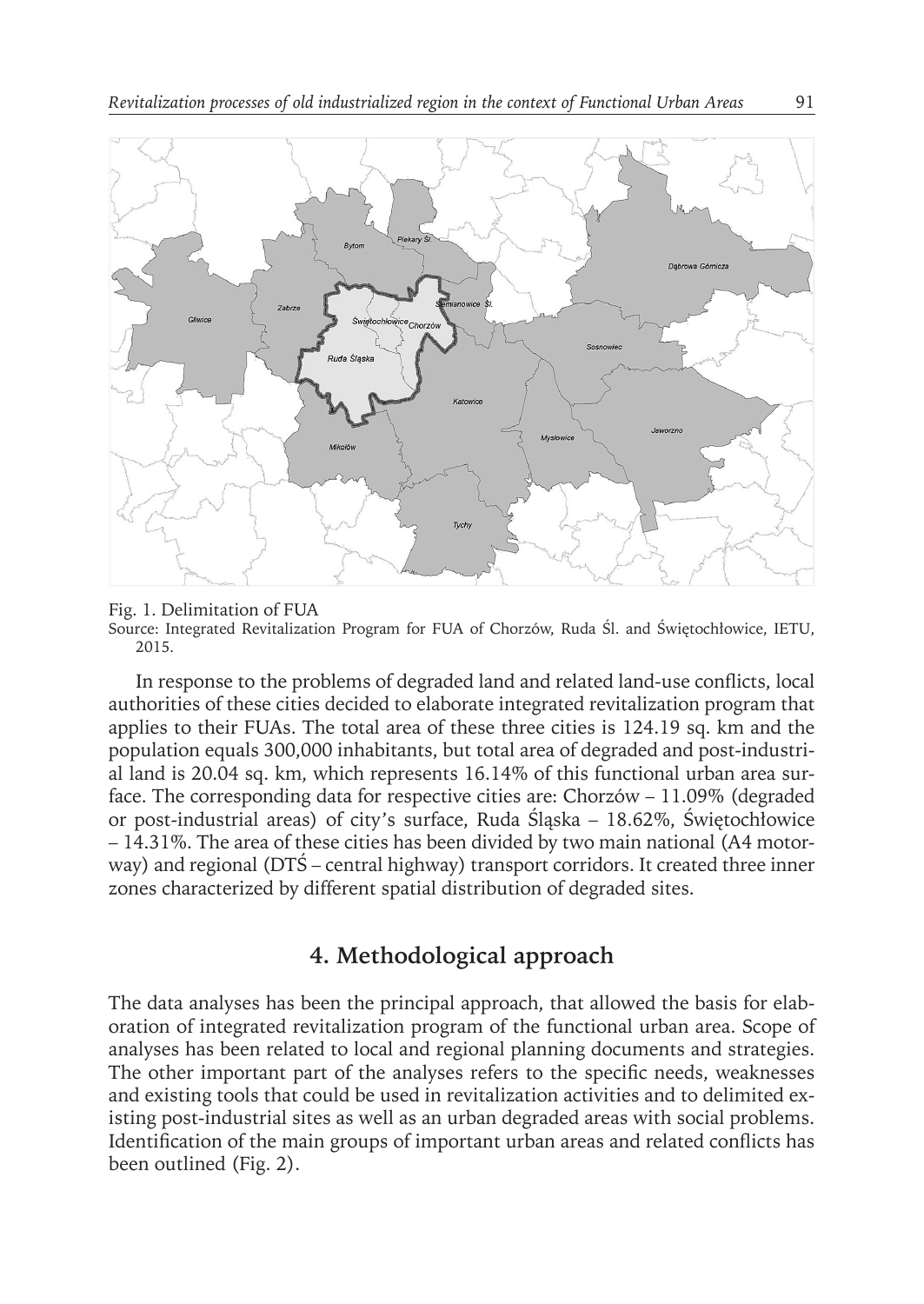

Fig. 2. Identification of the degraded and post-industrial sites Source: Integrated Revitalization Program for FUA of Chorzów, Ruda Śl. and Świętochłowice, IETU, 2015.

The basic assumption taken for the Integrated Revitalization Program has been to make possible the synthesis of the three local revitalization programs (LRPs) that have been prepared within the framework of the project and financed by the Ministry of the Regional Development. The city of Chorzów played the leading and coordinative role in the preparatory process. Recently, the evaluation of local and integrated revitalization programs is carried out. The main goal of the program is based on objectives that are ensued from documents prepared at the local level (by participating cities). Figure 3 presents, how the integrated revitalization program has been built-up. The methodology follows the cross-sectoral and multidisciplinary approach that is reflected in the program structure based on two main pillars: first related to environmental-spatial aspects and second one related to socio-economic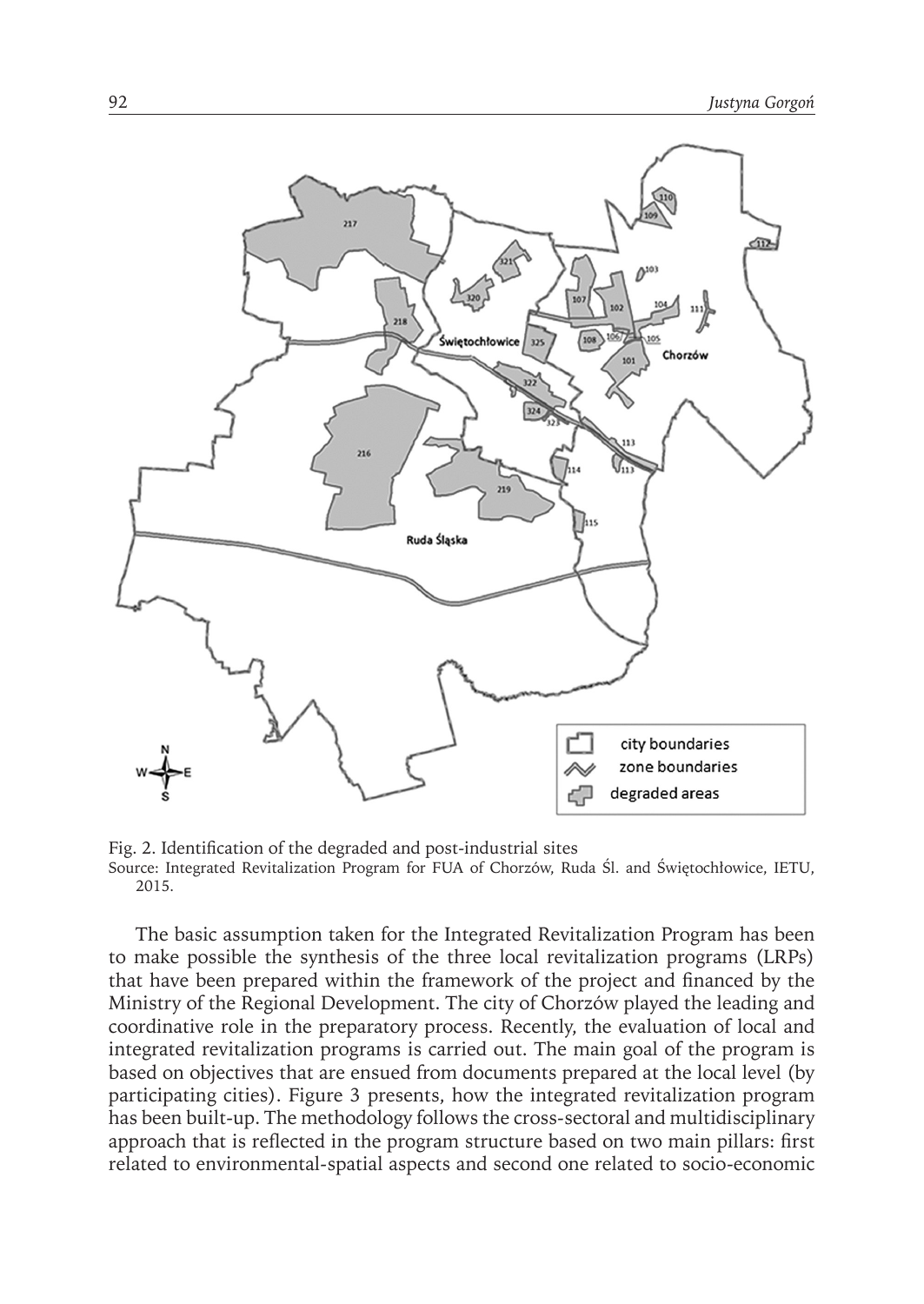

Fig. 3. Scheme of Integrated Revitalization Program

Source: Integrated Revitalization Program for FUA of Chorzów, Ruda Śl. and Świętochłowice, IETU, 2015.

aspects. This approach allows revitalization program to evaluate current state of spatial conflicts and to identify the common problems and challenges.

The most important challenges related to this functional urban area are:

- arranging urban structure according to the principles of spatial order,
- reinforcing the economic base by processes of restructure,
- reducing social exclusion.

The main challenge of the integrated revitalization program is to find way to balance the needs and pressures of urban growth with the opportunities and constraints of the environment, as well as to create the efficient system of conflicts' resolution.

The delineated goal of this integrated program is to strengthen processes of revitalization in functional urban areas. This objective highlights the importance of regeneration processes as a factor of urban renewal. Creation of new functions for abandoned sites is a response to market economy challenges. Furthermore turning degraded land into new functions is one of the milestones of the circular economy approach. In response to problems of degraded land and related land-use conflicts, this program would help to established an appropriate solution and minimize its costs by common projects as well as ensure connection between environmental, social and economic needs in functional urban areas development.

The analysis of the identified, degraded areas in these three cities, shows that due to the scale and similarity of problems, as well as their spatial scope, they